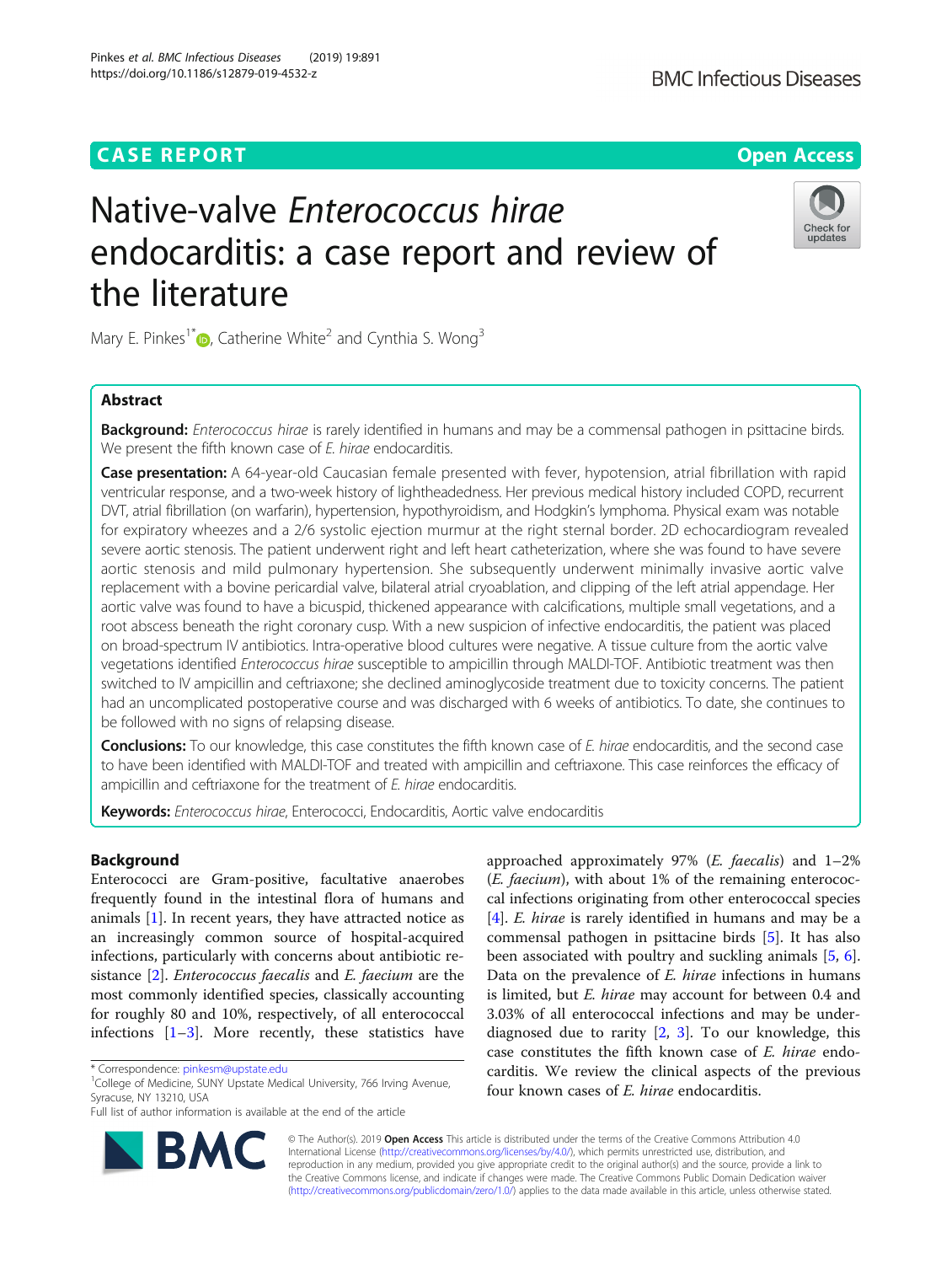## Case presentation

A 64-year-old Caucasian female was transferred to a tertiary care hospital with a fever, hypotension, and a two-week history of lightheadedness and dizziness with near-syncopal episodes and mild visual disturbances. She reported a weight loss of 40 pounds over the past 2 years due to progressive dysphagia, and upper endoscopy at the previous hospital revealed esophageal candidiasis. Her previous medical history included COPD, asthma, recurring right lower extremity DVT, achalasia, atrial fibrillation (on warfarin), fibromyalgia, hypertension, hypothyroidism, cholecystectomy, and a distant history of Hodgkin's lymphoma (for which she received chemotherapy). BMI was 30.62 kg/m<sup>2</sup>. She denied chest pain and shortness of breath. Upon arrival at the hospital, she was found to be in atrial fibrillation with rapid ventricular response and complained of palpitations. Physical exam was notable for expiratory wheezes and a 2/6 systolic ejection murmur at the right sternal border. She spontaneously converted to sinus rhythm after receiving intravenous metoprolol, and her EKG showed T-wave inversion in the inferior leads. Her labs showed a white blood cell count of  $8.0 \times 10^3/\text{mm}^3$ , an INR of 5.7, a hematocrit of 25.6%, a troponin I level of 0.05 ng/mL, and a BNP of 6696 pg/mL. Stool guaiacs were positive. A chest x-ray and CT of the abdomen and pelvis were negative for acute disease. A 2D echocardiogram revealed severe aortic stenosis with a peak gradient of 91 mmHg, a mean gradient of 61 mmHg, and normal systolic left ventricular function (see Figs. 1 and [2\)](#page-2-0). She was given two units of packed red blood cells, four units of fresh frozen plasma, and fluconazole.

Four days after initial presentation, the patient underwent right and left heart catheterization for evaluation of her coronary arteries and aortic valve. She was found to have severe aortic stenosis (mean gradient of 56 mmHg, valve area of  $0.64 \text{ cm}^2$ ), mild pulmonary hypertension (28 mmHg), and normal left systolic function, with no evidence of significant coronary artery disease. The aortic root size was noted to be normal. Valve surgery was recommended.

The patient underwent minimally invasive aortic valve replacement with a bovine pericardial valve, cryoablation of both atria, and clipping of the left atrial appendage. The aortic valve was found to have a bicuspid, thickened appearance with calcifications, multiple small vegetations, and a root abscess beneath the right coronary cusp. With a new suspicion of infective endocarditis, the patient was placed on broad-spectrum intravenous antibiotics with vancomycin and piperacillin/tazobactam. Two intraoperative peripheral blood cultures were taken, and an infectious disease consult was requested.

One day post-surgery, the level of C-reactive protein was measured at 8.4 mg/L, and the sedimentation rate was 46 mm/hr. Three days post-surgery, a tissue culture from the aortic valve vegetations identified Enterococcus hirae through MALDI-TOF. The tissue sample was sensitive to ampicillin, amoxicillin, and vancomycin, and it demonstrated synergy with gentamicin and streptomycin. Antibiotic treatment was then switched to intravenous ampicillin and ceftriaxone; the patient declined aminoglycoside treatment due to concerns of nephrotoxicity. Both blood cultures were negative for bacterial growth. The patient denied any exposure to psittacine birds, poultry, and suckling animals, as well as recent travel.

The patient had an uncomplicated postoperative course. She was discharged with the goal of 6 weeks of treatment with intravenous ampicillin and ceftriaxone.

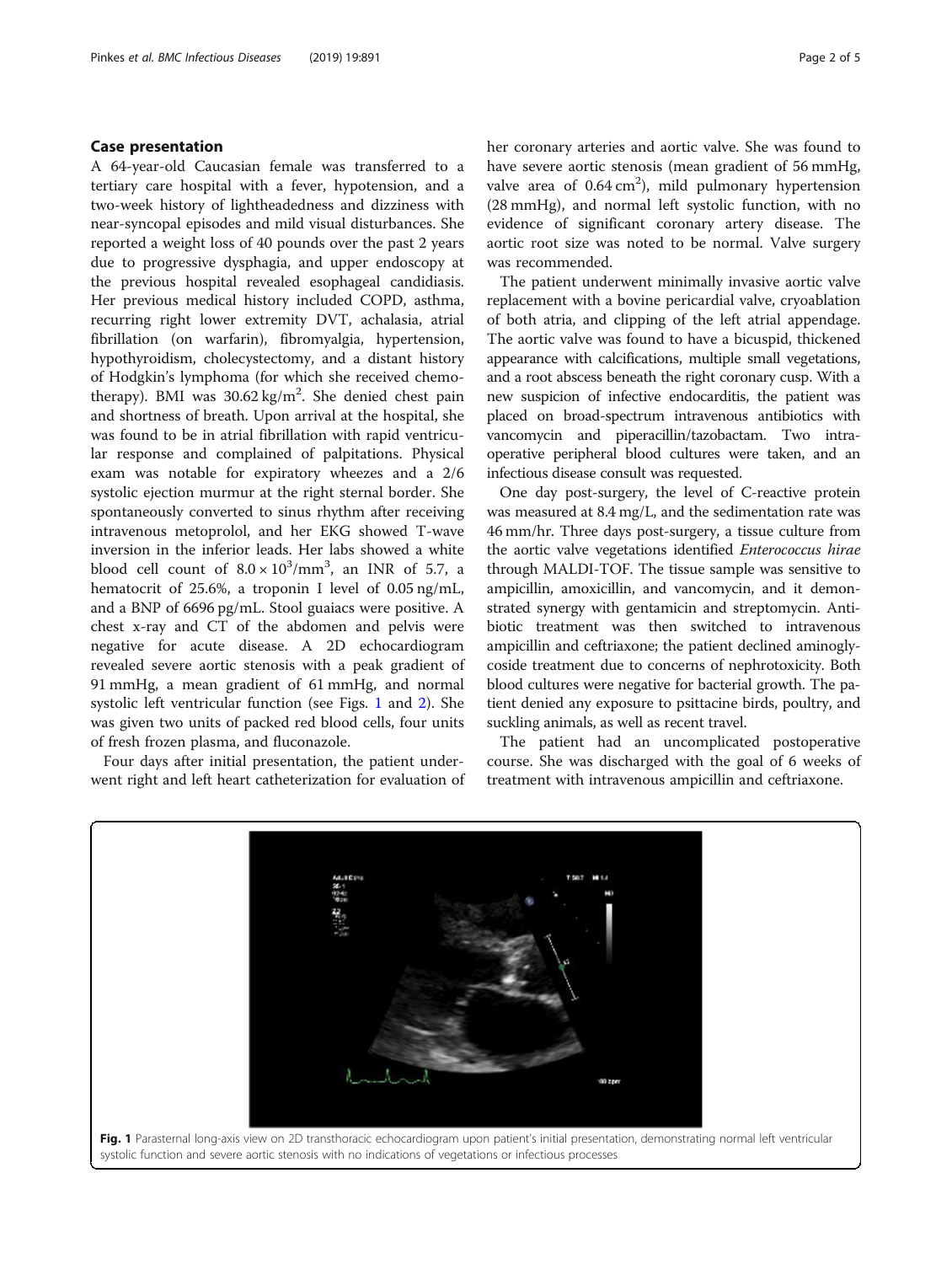<span id="page-2-0"></span>

Two months after her discharge, two peripheral blood cultures were negative for bacterial growth. Ten months after her discharge, the patient presented for multifocal pneumonia, and blood cultures were found to be negative then as well. Fifteen months after her initial presentation, the patient had a follow-up appointment with Cardiology. Mild mitral and mild tricuspid regurgitation were noted, and a 1/6 systolic murmur was appreciated at the right upper sternal border. A comprehensive 2D transthoracic Doppler echocardiogram at the time showed a well seated aortic bioprosthetic valve with normal-sized aortic root and without evidence of dehiscence, paravalvular leak, or aortic stenosis.

## Discussion and conclusions

Though enterococci are estimated to cause 5–15% of bacterial endocarditis, enterococcal endocarditis is a relatively uncommon sequela of enterococcal bacteremia [[1\]](#page-4-0). Between 0.5–8% of patients with enterococcal bacteremia may be diagnosed with enterococcal endocarditis [[1,](#page-4-0) [3,](#page-4-0) [7\]](#page-4-0). Risk factors for enterococcal bacteremia and endocarditis have been identified as increased age, male gender, underlying cardiac pathology, and a genitourinary or biliary source  $[1, 3, 4, 7]$  $[1, 3, 4, 7]$  $[1, 3, 4, 7]$  $[1, 3, 4, 7]$  $[1, 3, 4, 7]$  $[1, 3, 4, 7]$  $[1, 3, 4, 7]$  $[1, 3, 4, 7]$ . Other factors common to enterococcal endocarditis include aortic or mitral valve involvement and a subacute presentation [\[1](#page-4-0), [7\]](#page-4-0). In those who abuse drugs, right-sided enterococcal endocarditis appears to be rare; mitral and aortic valve enterococcal involvement remain more common in this population [[7\]](#page-4-0).

The five known cases of *E. hirae* endocarditis, as summarized in Table [1,](#page-3-0) occurred in a 72-year-old male [\[8](#page-4-0)], 78-year-old female [[9\]](#page-4-0), 56-year-old male [[10\]](#page-4-0), 70-yearold male  $[11]$  $[11]$  $[11]$ , and 64-year-old female. All five cases involved the aortic valve, with one case that involved

both the aortic and mitral valves [\[10](#page-4-0)]. Additionally, there were underlying risk factors for cardiac pathology in each of the first three cases, as well as in ours: a history of coronary artery disease and percutaneous transluminal coronary angioplasty [[8](#page-4-0)]; prior aortic valve replacement with a bioprosthetic valve [[9\]](#page-4-0); cardiac arrhythmia with prior surgical ablation, and a patent foramen ovale [[10](#page-4-0)]; and a bicuspid aortic valve, respectively. The past medical history for the fourth case was not reported, although it was noted that this patient had lived in Vietnam for 2 years, with recent travel throughout Southeast Asia [[11](#page-4-0)].

All five cases involved a history of at least 1 month of subacute symptoms, typically fever, weight loss, fatigue, and weakness [[8](#page-4-0)–[11](#page-4-0)]. The fourth case presented with 3 months of bilateral lower extremity edema, exertional dyspnea, and fatigue  $[11]$  $[11]$ . Two patients presented acutely, and both acute presentations did not at first appear to be infective endocarditis. One case presented acutely with dysarthria, left hemiparesis, and a brain lesion on MRI [\[10\]](#page-4-0). Our case presented with hypotension and atrial fibrillation with rapid ventricular response, in the context of a history of 2 weeks of lightheadedness, dizziness, near-syncopal episodes, and mild visual disturbances.

None of the five cases involved a documented source of entry, including a genitourinary or biliary source, though some patients had distant histories of gastric surgery. Our case had positive stool guaiacs and a remote history of cholecystectomy. Only one case was theorized to have a probable source, in which the patient had had multiple colonic polyps removed and was later found, post-relapse and after a second colonoscopy, to have a non-neoplastic adenoma in a removed polyp [[9\]](#page-4-0). Another patient had a history of gastric leiomyoma removal [[10](#page-4-0)].

Previous cases have discussed the need for definitive genetic species identification of E. hirae. In the first two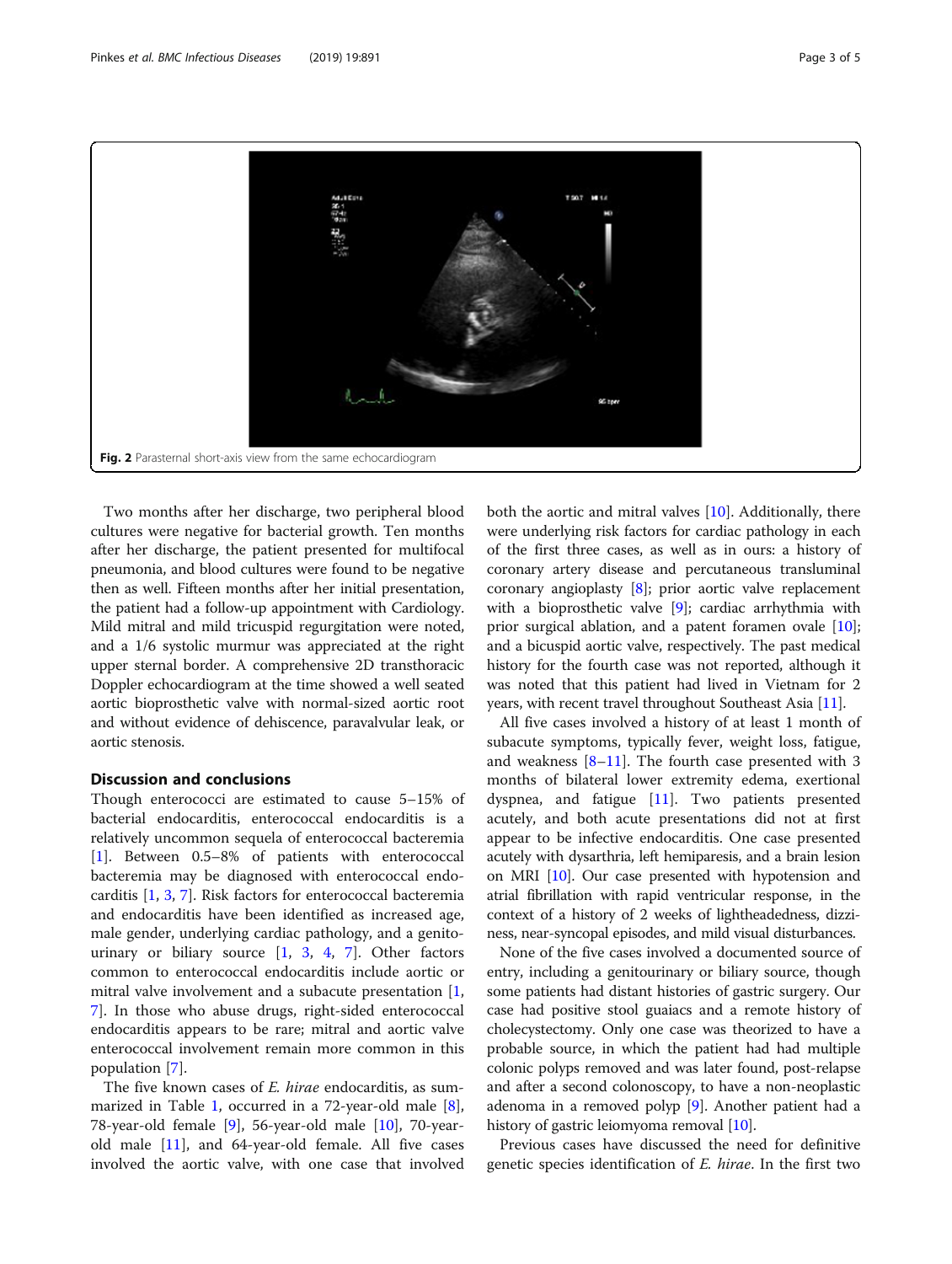| Patient                              | $\mathbf{1}$                                                                                                                                                                                                                                   | $\overline{2}$                                                                                                                                                                                                                                                                                                                                 | 3                                                                                                                                                | $\overline{4}$                                                                                                                                                                                                                            | 5                                                                                                                                  |
|--------------------------------------|------------------------------------------------------------------------------------------------------------------------------------------------------------------------------------------------------------------------------------------------|------------------------------------------------------------------------------------------------------------------------------------------------------------------------------------------------------------------------------------------------------------------------------------------------------------------------------------------------|--------------------------------------------------------------------------------------------------------------------------------------------------|-------------------------------------------------------------------------------------------------------------------------------------------------------------------------------------------------------------------------------------------|------------------------------------------------------------------------------------------------------------------------------------|
| Age, y                               | 72                                                                                                                                                                                                                                             | 78                                                                                                                                                                                                                                                                                                                                             | 56                                                                                                                                               | 70                                                                                                                                                                                                                                        | 64                                                                                                                                 |
| Sex                                  | M                                                                                                                                                                                                                                              | F                                                                                                                                                                                                                                                                                                                                              | M                                                                                                                                                | M                                                                                                                                                                                                                                         | F                                                                                                                                  |
| Valve<br>involvement                 | Aortic insufficiency.                                                                                                                                                                                                                          | Vegetation on aortic<br>prosthetic valve present<br>during relapse; normal TTE/<br>TEE upon initial<br>presentation.                                                                                                                                                                                                                           | Aortic and mitral valve<br>reflux.                                                                                                               | Severe aortic regurgitation<br>with prolapse, fusion, small<br>echodensity, and<br>perforation of aortic cusps.                                                                                                                           | Bicuspid aortic valve<br>with stenosis, root<br>abscess,<br>calcifications; no<br>evidence of<br>vegetations or<br>abscess on TTE. |
| Medical<br>history                   | Coronary artery disease,<br>percutaneous transluminal<br>coronary angioplasty.                                                                                                                                                                 | Diabetes mellitus,<br>hypertension, prior aortic<br>valve replacement with<br>bioprosthetic.                                                                                                                                                                                                                                                   | Hypertension, diabetes Unknown.<br>mellitus, cardiac<br>arrhythmia with prior<br>surgical ablation,<br>surgical removal of<br>gastric leiomyoma. |                                                                                                                                                                                                                                           | Hodgkin's<br>lymphoma, asthma,<br>achalasia, recurrent<br>right lower<br>extremity DVT,<br>fibromyalgia,<br>cholecystectomy.       |
|                                      | Identification $sodAint$ gene sequencing.                                                                                                                                                                                                      | 16S rNA, sodA <sub>int</sub> gene<br>sequencing.                                                                                                                                                                                                                                                                                               | Unknown.                                                                                                                                         | MALDI-TOF.                                                                                                                                                                                                                                | MALDI-TOF.                                                                                                                         |
| Treatment                            | Aortic valve replacement.<br>Ampicillin and gentamicin<br>(4 weeks), with rifampin<br>added (15 days); total 4<br>weeks.                                                                                                                       | Amoxicillin and gentamicin<br>(2 weeks), followed by<br>amoxicillin and rifampin (4<br>weeks); total 6 weeks.                                                                                                                                                                                                                                  | Aortic valve<br>replacement.<br>Ampicillin and<br>gentamicin (4 weeks),<br>followed by amoxicillin<br>and rifampin (2 weeks);<br>total 6 weeks.  | Aortic valve replacement.<br>Ampicillin and ceftriaxone,<br>followed by IV penicillin G<br>and ceftriaxone for 6 weeks,<br>with indefinite chronic<br>suppressive therapy of oral<br>penicillin.                                          | Aortic valve<br>replacement.<br>Ampicillin and<br>ceftriaxone (6<br>weeks).                                                        |
| Relapse                              | Yes, 3 months after<br>antibiotic discontinuation.<br>Treated with aortic valve<br>replacement and<br>vancomycin/gentamicin (6<br>weeks) followed by<br>amoxicillin (2 weeks) for a<br>total of 8 weeks of<br>antibiotic therapy.<br>Resolved. | Yes, 4 months after<br>antibiotic discontinuation.<br>Treated with the same<br>regimen as before. Surgery<br>contraindicated by poor<br>patient condition. Resolved.                                                                                                                                                                           | No.                                                                                                                                              | No.                                                                                                                                                                                                                                       | No.                                                                                                                                |
| <b>Notes</b>                         | Subacute presentation.                                                                                                                                                                                                                         | Subacute presentation. No<br>evidence of endocarditis on<br>initial TTE/TEE. Multiple<br>colonic polyps removed.<br>Post-relapse, colonic polyp<br>with non-neoplastic aden-<br>oma removed. The only<br>case of the five not to re-<br>quire aortic valve replace-<br>ment, although the<br>infected valve was already a<br>prosthetic valve. | Presented acutely as<br>neurological deficit<br>with slurred speech<br>and left hemiparesis.                                                     | Subacute presentation with<br>3 months of bilateral lower<br>extremity edema, exertional<br>dyspnea, and fatigue; 1 year<br>of fevers and mild weight<br>loss. Lived in Vietnam for 2<br>years, with travel<br>throughout Southeast Asia. | Presented acutely as<br>hypotension and<br>atrial fibrillation with<br>rapid ventricular<br>response.                              |
| Year of<br>publication,<br>reference | 2002 [8]                                                                                                                                                                                                                                       | $2011$ [9]                                                                                                                                                                                                                                                                                                                                     | 2013 [10]                                                                                                                                        | 2019 [11]                                                                                                                                                                                                                                 | 2019                                                                                                                               |

<span id="page-3-0"></span>Table 1 Clinical characteristics of patients with endocarditis caused by Enterococcus hirae

All reported cases of E. hirae endocarditis have involved the aortic valve. Presentations of E. hirae endocarditis have been both acute and subacute. Treatment requires several weeks of bactericidal treatment, classically ampicillin and gentamicin in combination, and often necessitates aortic valve replacement TTE Transthoracic echocardiography, TEE Transesophageal echocardiography

cases, the API 20 Strep, rapid ID 32 Strep, and IDGP N052 card systems could not accurately identify E. hirae, and definitive identification with  $sodA<sub>int</sub>$  and/or 16S rRNA gene sequencing was required [\[8,](#page-4-0) [9\]](#page-4-0). There has also been an example of *Lactococcus garvieae* that was misidentified by the Vitek2® automated system (bioMérieux, Marcy l'Étoile, France) as *E. hirae* [\[12](#page-4-0)]. The fourth case was identified using MALDI-TOF [\[11](#page-4-0)], as was ours.

All five cases responded to antibiotic treatment, and all five patients survived. The first three cases were treated with ampicillin or amoxicillin, plus gentamicin, followed by rifampin. Four of the five cases, including